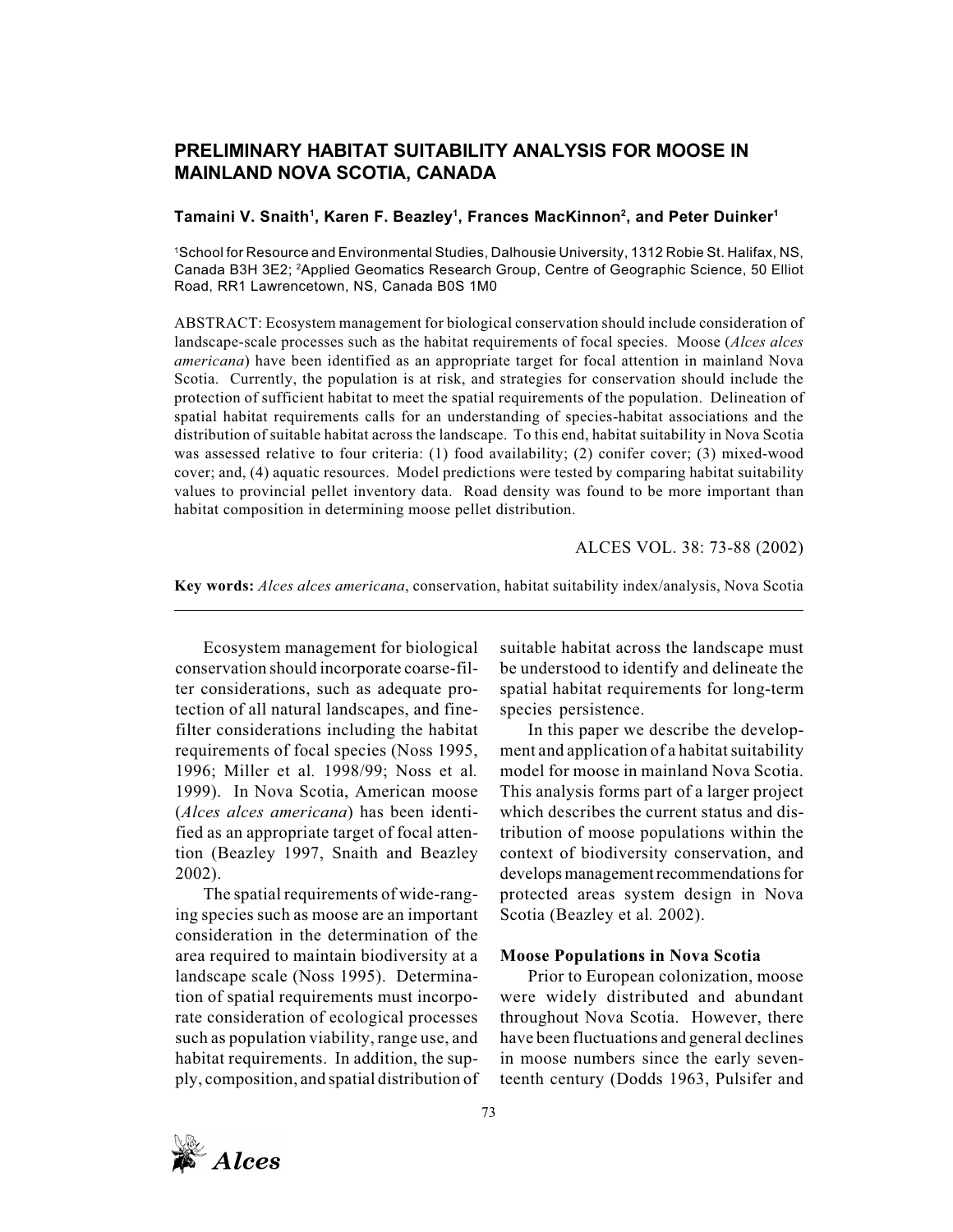Nette 1995). Currently, mainland Nova Scotia is thought to contain approximately 1,000 moose, fragmented among a number of isolated smaller populations (A.L. Nette, M. Pulsifer, and R. Hall, Nova Scotia Department of Natural Resources, personal communication). Moose are at risk of extirpation in mainland Nova Scotia, and will require special management attention if they are to persist (Pulsifer and Nette 1995, CESC 2001).

A wide range of factors have been invoked to explain the declining moose populations. Over-harvesting, habitat conversion, brain worm (*Paralephostrongylus tenuis*), winter ticks (*Dermacentor albipictis*), and black bear (*Ursus americanus*) predation are among the factors affecting moose populations in Nova Scotia, and may regulate or limit moose density (Pulsifer and Nette 1995, Snaith and Beazley 2004). Although there is currently no legal moose hunt in mainland Nova Scotia, hunting has been associated with major declines in the past, and may still be a marginal factor as there is evidence to indicate that some poaching occurs (Snaith and Beazley 2004).

Human land-use, including settlement and development, land clearing, cultivation, urbanization, and recreational development, restrict and eliminate moose habitat (Houston 1968, Dodds 1974). Roads may fragment habitat, isolate populations, and affect moose density by constraining movement and habitat use, influencing habitat quality, favouring competitors or predators, causing mortality by vehicle collision, or by allowing increased human access and poaching pressure (Houston 1968, Prescott 1968, Peek et al. 1987, Hogg 1990, Noss 1995, Forman et al*.* 1997, Rempel et al*.* 1997, Beazley et al*.* 2004). Because roads affect habitat suitability for many large mammals, it has been suggested that road density is the best indicator of ecological

integrity and the intensity of human landuse (Noss 1995, Forman et al*.* 1997)

## **Moose Habitat Requirements in Nova Scotia**

Moose need a diverse and heterogeneous habitat. Optimal moose habitat contains a dynamic mosaic of forest patches with a variety of species and successional types (Eastman 1974, Telfer 1984, Allen et al*.* 1987, Harcombe 1988, Hjeljord et al*.* 1990, McNicol 1990, Puttock et al*.* 1996). Food-producing areas, water bodies, and patches of dense mature forest are critical components of moose range. Small-scale patch dynamics, where open areas are scattered within dense mature forest, are most beneficial for selective feeding and will minimize travel between habitat components (Timmermann and McNicol 1988, Jackson et al*.* 1991, Heikkila et al*.* 1996).

If present in sufficient quantity, the productive mixed forests of Nova Scotia can provide ideal year-round habitat for moose. Forest cover is a critical habitat element which provides refuge from snow, wind, and cold temperatures, and relieves heat stress during both summer and winter months (e.g., Peterson 1955; Knowlton 1960; Telfer 1967b, 1970; Coady 1974; Renecker and Hudson 1986; Thompson and Euler 1987; Schwab and Pitt 1991; Miquelle et al*.* 1992). Because Nova Scotia is near the southern limit of moose range, thermal cover, particularly when in close proximity to forage producing areas, may be a limiting factor for moose in this area, especially during the hot summer months (Telfer 1984, Mitra 1999).

Early successional vegetation is the primary source of moose forage and an important habitat element. Open areas following disturbance such as wind-throw, insect damage, wildfire, or timber harvest often contain good moose forage, as does the understory of mature forest with abundant

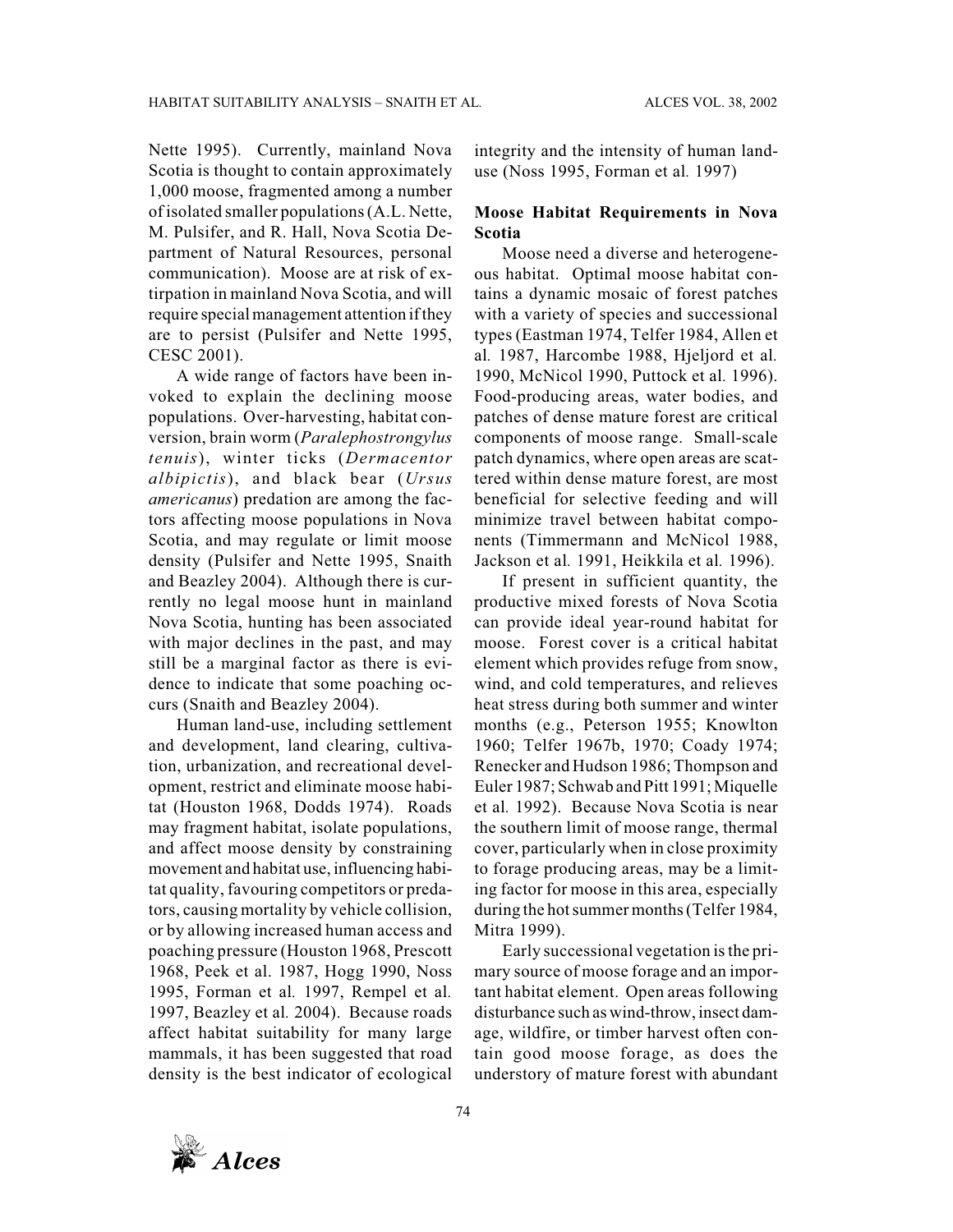small canopy openings (e.g., Wright 1956; Telfer 1967a, 1967b, 1968, 1970; Prescott 1968; Leptich and Gilbert 1989; Bontaites and Gustafson 1993; Hjeljord and Histol 1999). Studies indicate that moose avoid foraging in large open areas, and generally will not move more than 80-200 m from cover, especially during snowy periods (Eastman 1974, Hamilton et al*.* 1980, Tomm and Beck 1981, Peek et al*.* 1987, Jackson et al*.* 1991, Thompson et al*.* 1995).

Aquatic resources are an important component of moose habitat in many areas (e.g., Wright 1956, Dunn 1976, Crossley and Gilbert 1983, Leptich and Gilbert 1989, Thompson et al*.* 1995). However, due to the paucity of wetlands in the Cobequid area, and the acidity and low productivity of aquatic systems in the southwestern region where moose nevertheless persist, the importance of aquatic vegetation for moose in Nova Scotia is ambiguous, and it may not be a critical habitat component (Telfer 1984).

Moose habitat selection and the quality of available habitat are biogeographically variable. There is no clear understanding of moose habitat preferences or the distribution of suitable habitat in Nova Scotia. We present here the results of a preliminary assessment of habitat suitability and spatial distribution based on existing data.

#### **Habitat Suitability Analysis**

Quantitative habitat suitability analysis can be used to determine the potential of habitat to support moose populations, to assess the relative suitability of candidate areas for protection or special management practices, and to identify measures which may enhance habitat quality (Allen et al*.* 1987; Duinker et al*.* 1991, 1993; Puttock et al*.* 1996). Habitat suitability is an important consideration when applying species area requirements to the landscape, because the quality and distribution of habitat will influence spatial requirements of individuals and

populations (Allen et al*.* 1987, Jackson et al*.* 1991). An assessment of habitat suitability must consider all critical habitat components including nutritional, reproductive, and shelter requirements, and may include environmental conditions and land-use practices (Allen et al*.* 1987, Jackson et al*.* 1991).

Allen et al*.* (1987) constructed a Habitat Suitability Index (HSI) model which quantitatively measures the suitability of an area to support moose. The HSI model is based on the assumption that moose require certain habitat components, and that an appropriate relative amount of each component must be present for the habitat to be considered optimal (Allen et al*.* 1987). However, the model is unable to account for special habitat characteristics, such as mineral licks and calving sites, and nonhabitat mortality factors, such as poaching, predation, and human land-use. Thus, for this preliminary study, the HSI distribution will simply be used as a relative ranking of habitat suitability and potential to support moose, rather than an absolute index of potential carrying capacity or population density.

The objectives of the habitat suitability analysis were to: (1) analyze the suitability of moose habitat in Nova Scotia using a HSI model; (2) based on the model, produce a theoretical distribution of habitat suitability across the landscape; (3) test the model by comparing it to pellet group inventory (PGI) data as an index of moose distribution; (4) determine which habitat components may influence moose habitat selection; and (5) examine the effects of human land use on moose habitat selection by using road density as an index of human influence.

#### **METHODS**

## **Habitat Suitability Index Model Construction**

Allen et al*.* (1987) developed two HSI

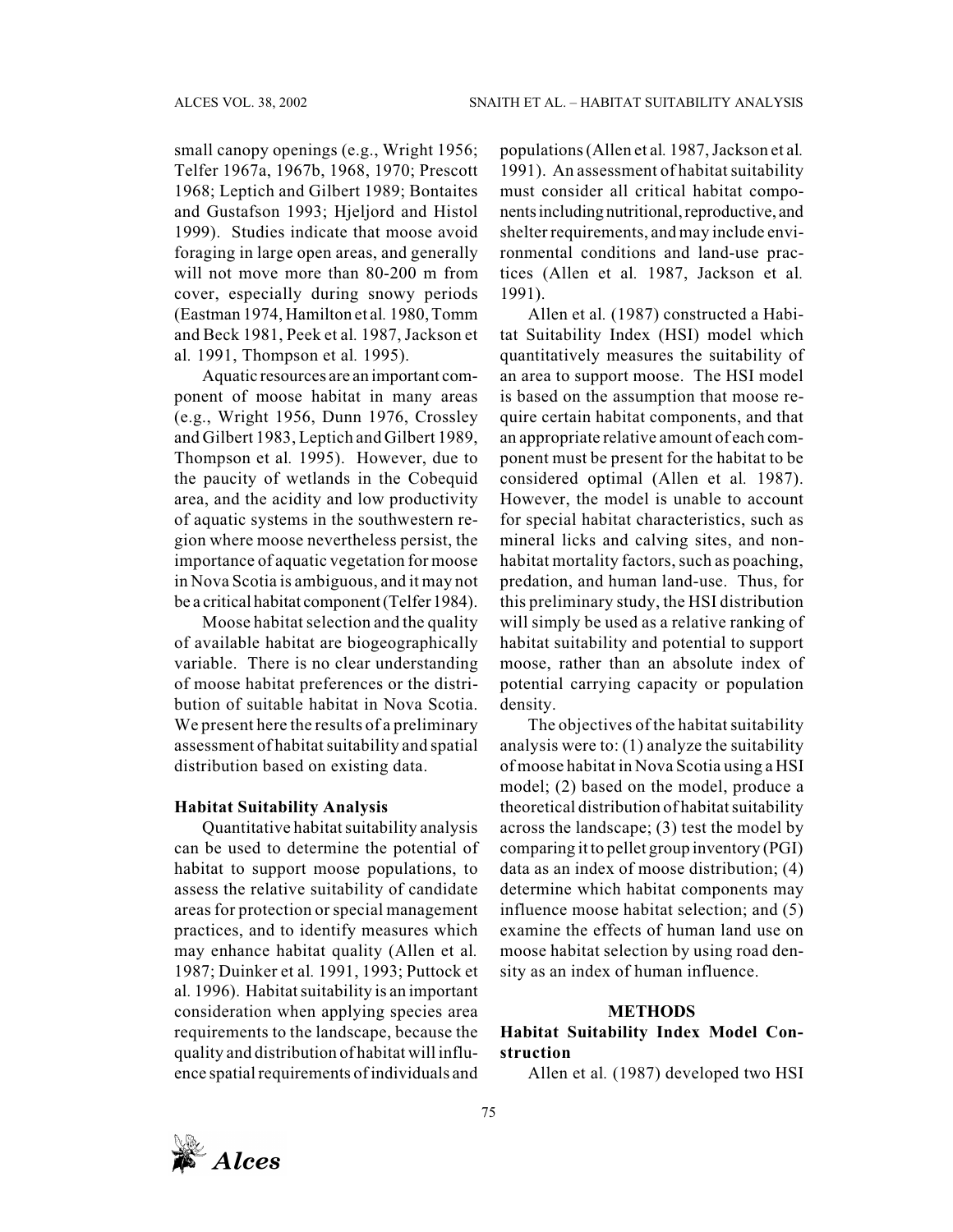models for moose habitat evaluation in the Lake Superior Region. Model I involves a complex assessment of seasonal cover and browse quantity, quality, and interspersion. It requires extensive data including height, density, and species composition of forest cover; biomass productivity; browse diversity and quality; and interspersion of food and cover. Model II provides a less detailed examination of habitat based on easily accessible forest cover data and can be used for rapid, low-resolution evaluation of large areas. Although Model II does not consider the fine scale spatial distribution of habitat components, it is useful because it is relatively simple and the necessary data are readily available (Naylor et al*.* 1992).

The models were designed for use in the Lake Superior Region and have been applied and validated in a number of studies and modified for use in other regions (Allen et al*.* 1991, Naylor et al*.* 1992, Puttock et al*.* 1996, Rempel et al*.* 1997). For this study, HSI Model II (Allen et al*.* 1987) was modified based on extensive literature review and local expert opinion, and applied to mainland Nova Scotia for preliminary assessment of moose habitat suitability. The model was used to conduct a GISbased static inventory of the forest cover, and to estimate the relative potential of the landscape to support moose.

**Forest cover inventory. —** The 1992 provincial forest cover inventory (Nova Scotia Department of Natural Resources, unpublished data) was used as the input dataset for habitat coverage. These data were provided as an ArcInfo® GIS coverage (UTM NAD83) representing landscape vegetation patterns as polygons. Vegetation was classified by cover type (e.g., forested, non-forested), forest type (e.g., softwood, hardwood), species composition, age, and non-forest attributes such as wetlands and agricultural areas. For this study, the forest cover dataset was analyzed

according to the attributes of 4 habitat components used in the HSI model (forage, softwood cover, hard/mixed-wood cover, and wetlands) (Table 1). Any forest cover attributes which did not qualify as critical habitat components had no value in the HSI calculation. Due to the challenges of using polygon data for this type of habitat model, the forest coverage was transformed into point data with points on a 200 m grid (Duinker et al*.* 1991, 1993; McCallum et al*.* 1993).

**Evaluation units. —** Habitat suitability was calculated individually for a series of systematically distributed evaluation units, which together depict the spatial patterns of HSI values across the landscape (Allen et al*.* 1987, Duinker et al. 1991). Based on considerations of moose home range size, the total size of the study area, and the original design of Model II (recommended evaluation unit of 93 km<sup>2</sup> or larger) (Allen et al*.* 1987, Duinker et al*.* 1991), an evaluation unit size of  $100 \text{ km}^2$  (10 x 10 km) was selected. The evaluation units were applied to the province using the moving-window technique developed by Duinker et al*.* (1991, 1993). This technique allows each stand to contribute to the HSI calculation several times, provides a more realistic representation of habitat heterogeneity, and accounts for the possibility that moose ranges overlap the boundaries of evaluation units.

**Critical habitat components. —** The HSI was calculated based on the relative availability of critical habitat components within each evaluation unit. Following Allen et al.'s (1987) HSI Model II, suitable moose habitat contains 4 habitat components; open forage-producing areas, softwood cover, hardwood or mixed-wood cover, and wetlands. The composition of habitat components was modified slightly from the original model to accommodate the Nova Scotia forest cover classification system and local vegetation characteristics (Table 1). For

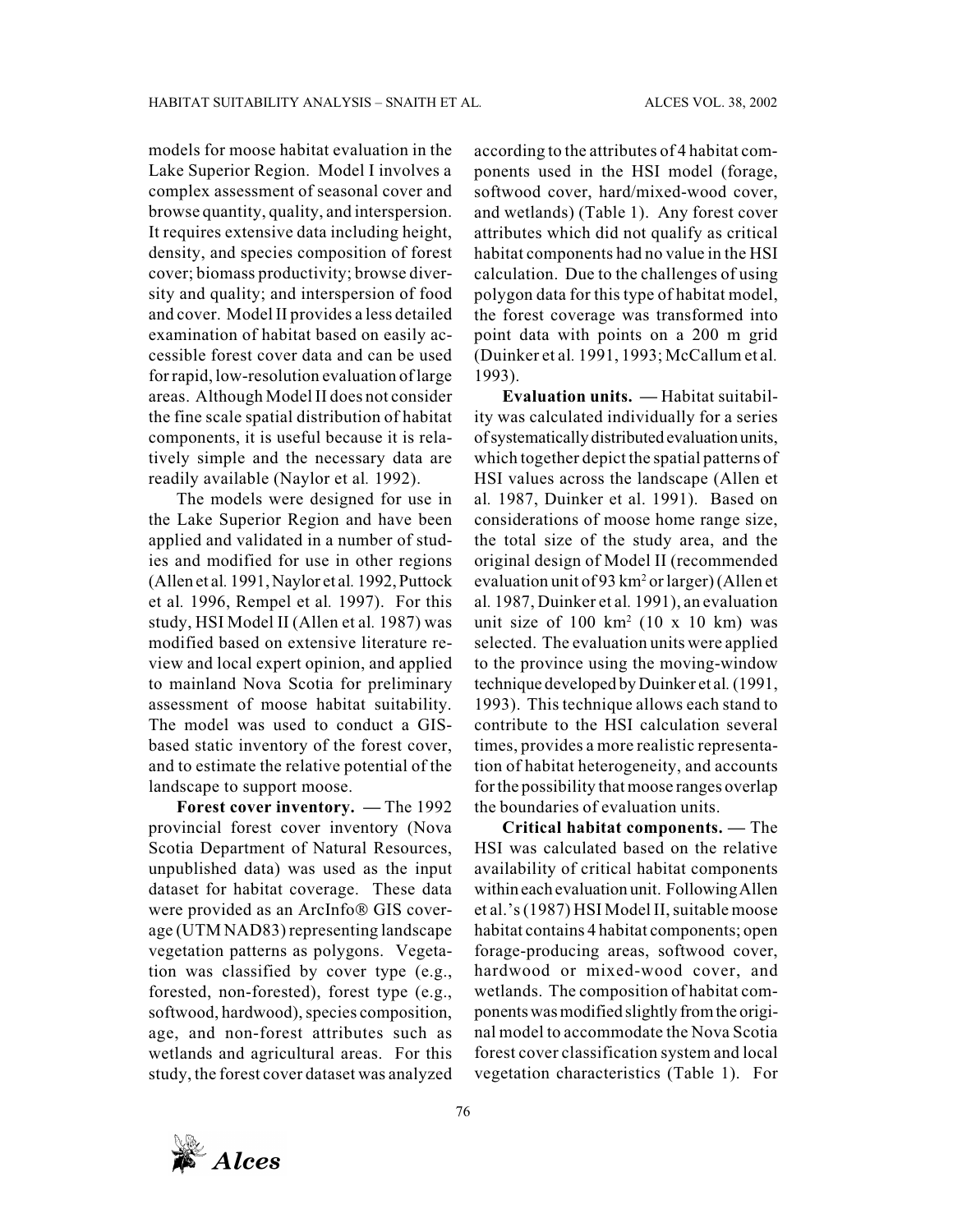| Habitat Component                                        | Original Composition<br>(from Allen et al. 1987)                                        | Modified for<br>this Study                                                                              | Forest Cover<br>Attributes                                                |
|----------------------------------------------------------|-----------------------------------------------------------------------------------------|---------------------------------------------------------------------------------------------------------|---------------------------------------------------------------------------|
| Forage<br>$(SI_1)$                                       | Shrub or forested cover<br>types $\leq$ 20 years old                                    | Any forest type<br>$<$ 20 years old                                                                     | Cover type:<br>Softwood<br>Mixedwood<br>Hardwood<br>Age: $\leq$ 20        |
| Softwood Cover<br>(Winter Cover)<br>$(SI_{2})$           | Spruce/fir forest<br>$\geq$ 20 years old                                                | Softwood forest<br>$\geq$ 20 years old                                                                  | Cover type:<br>Softwood<br>Age: $\geq$ 20                                 |
| Hard or Mixedwood<br>Cover<br>(Forage/Cover)<br>$(SI_3)$ | Upland deciduous                                                                        | Deciduous or mixed<br>forest $\geq 20$ years old                                                        | Cover type:<br>Hardwood<br>Mixedwood<br>Age: $\geq 20$                    |
| Wetlands<br>(Aquatic Forage)<br>$(SI_A)$                 | Riverine, lacustrine, or<br>palustrine wetlands not<br>dominated by woody<br>vegetation | Wetlands not<br>dominated by woody<br>vegetation, and not<br>including acidic,<br>unproductive wetlands | Nonforested:<br>Wetlands<br>Beaver flowage<br>Lake/wetland<br>Marsh/swamp |

Table 1. Habitat component composition and associated forest cover attributes.

example, unproductive acidic wetlands were considered unacceptable, and the softwood cover component was broadened to include all softwood species.

The percent availability of habitat components within each evaluation unit was extracted from the converted forest cover point data using ArcInfo®. Suitability index (SI) values were derived for each habitat component using curves which model the predicted suitability of habitat based on percent availability (Fig.1) (Allen et al*.* 1987). SI values range from 0.0 to 1.0, where 0.0 represents unsuitable habitat and 1.0 represents the optimum proportion of each habitat component. According to the model, optimum moose habitat contains 40 - 50% preferred forage area  $(SI<sub>1</sub>)$ ; 5 - 15% softwood forest cover  $(SI_2)$ ; 35 - 55% deciduous or mixed forest cover  $(SI_3)$ ; and 5 - 10% wetlands  $(SI<sub>4</sub>)$ . Evaluation units which did not contain forage or cover re-

ceived a SI of 0.0. However, evaluation units without wetlands received a SI of 0.2, rather than 0.0, because the resolution of the data may have failed to represent small wetlands, and because areas with no wetlands are not totally unsuitable as moose habitat (Telfer 1984, Allen et al*.* 1987).

**Habitat suitability calculation: —**According to the original model, ideal yearround moose habitat contains all 4 habitat components (Allen et al*.* 1987). The suitability index values were combined to calculate the overall HSI for each evaluation unit. HSI values range from 0.0 to 1.0, where, as with SIs, 0.0 represents highly unsuitable habitat and 1.0 represents optimum moose habitat.

Following Allen et al*.* (1987), SI values were combined using the geometric mean. Although a variety of mathematical functions may be used to calculate HSI, the geometric mean is a good choice because it

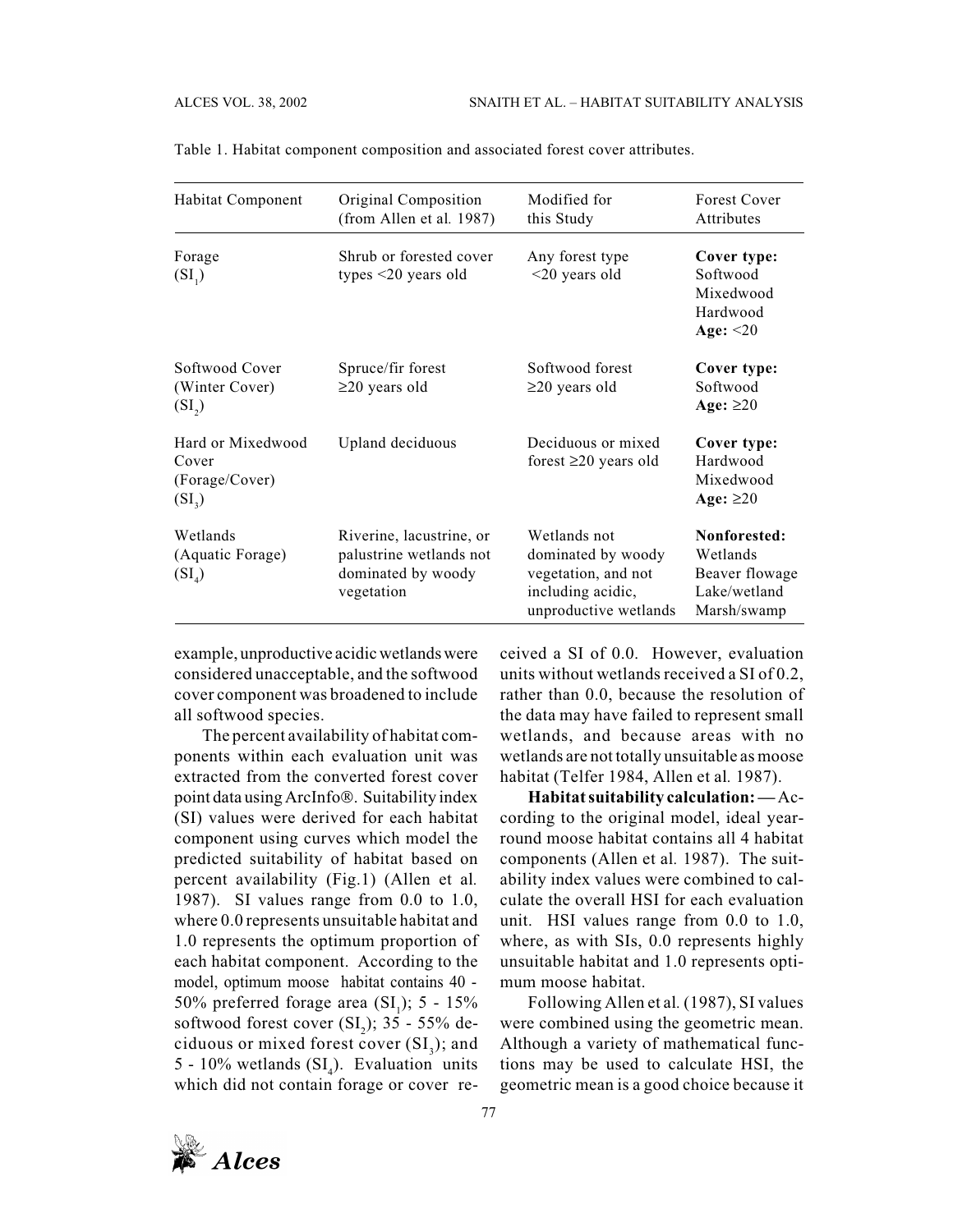

Fig.1. Derivation of Suitability Index (SI) for each habitat component.

assumes that components can partially compensate for one another, but that HSI is affected by the smallest value (Van Horne and Wiens 1991). Any 0.0 SI value will produce an overall HSI of 0.0, which means that in the absence of food or cover, the HSI will always be 0.0 (Van Horne and Wiens 1991).

Six experimental equations were used to calculate HSI values for Nova Scotia (Table 2). Allen et al.'s (1987) original equation (HSI<sub>1</sub>) was modified (HSI<sub>2</sub> though  $\mathrm{HSI}_6$ ) to attempt to account for local conditions where it was hypothesized that: (1) mature forest (thermal cover) may be especially critical; (2) wetlands may be less important; and (3) forage beyond 200 m of cover may be of little value.

 $\operatorname{HSI}_1$  is the original HSI Model II equation, which calculated the geometric mean of the 4 suitability index values (Allen et al*.* 1987).  $HSI<sub>2</sub>$  and  $HSI<sub>3</sub>$  were modified to explore the assumption that aquatic resources may not be a critical habitat component (Telfer 1984). In  $\text{HSI}_2$ , the wetland component was removed from the equation, and the geometric mean of the 3 remaining habitat components was taken. HSI<sub>3</sub> is

similar to  $\text{HSI}_2$ , but the cover components were weighted more heavily than the forage component due to the possibility that for at least some portion of the winter and/or summer, moose require dense cover and will seek shelter at the expense of food.

To model the known importance of the proximity of food and cover, an additional SI was calculated.  $SI_{lm}$  was a modification of  $SI<sub>1</sub>$ , and was derived using the same forest attributes and suitability curve as SI<sub>1</sub>, but only included forage areas located within 200 m of cover.  $HSI_4$ ,  $HSI_5$ , and  $HSI_6$ substitute  $SI_{lm}$  for  $SI_{l}$  into  $HSI_{l}$ ,  $HSI_{2}$ , and  $\mathrm{HSI}_3$ , respectively.

Based on the calculated HSI index values, 6 maps were produced to illustrate the spatial distribution of habitat suitability, and its relative potential to support moose, across the province.

### **Application of the HSI Model**

The validity of the HSI was tested using moose pellet counts collected along PGI transects throughout the province (Nova Scotia Department of Natural Resources, unpublished data). Although PGI data cannot provide reliable estimates of population

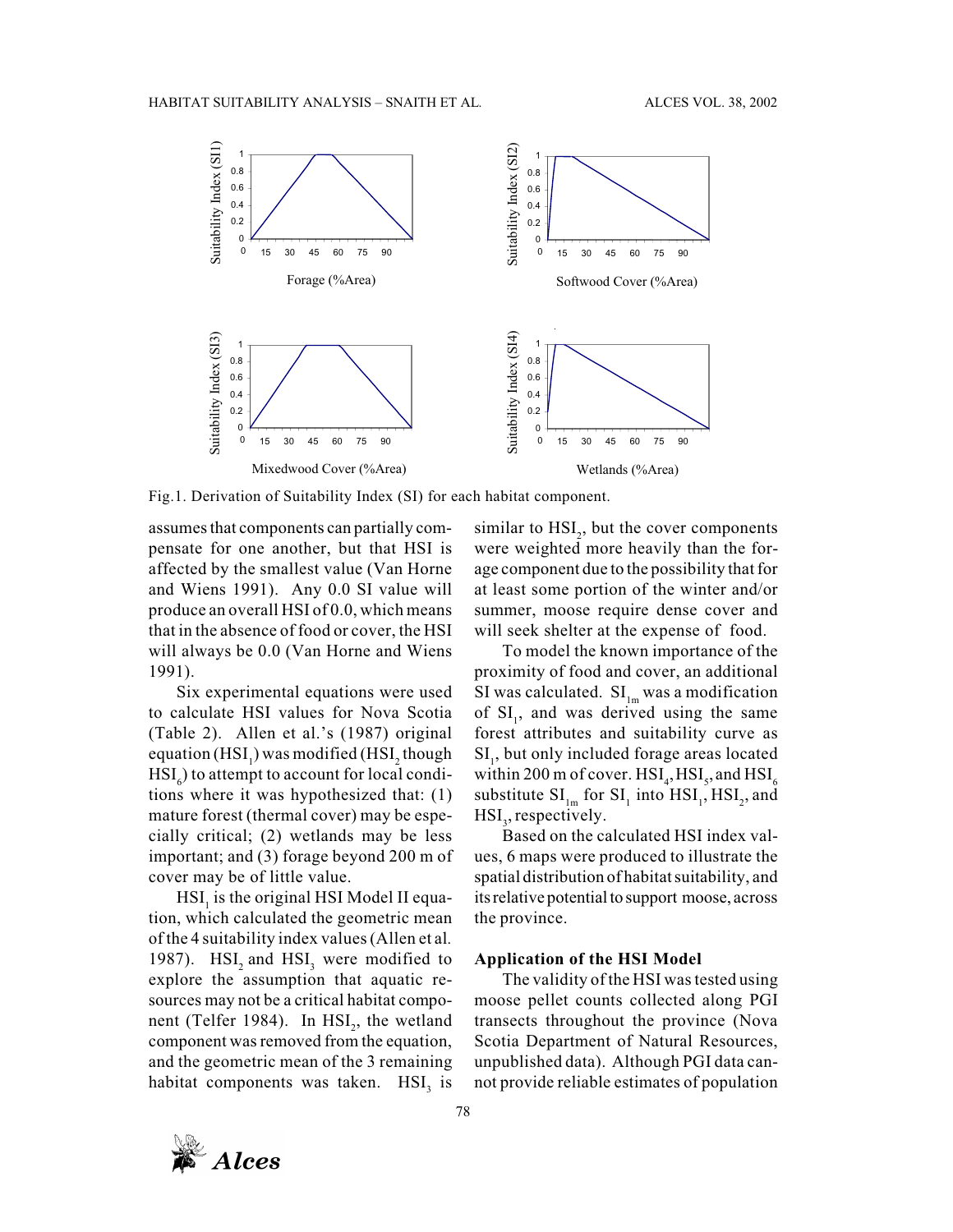|  |  |  | Table 2. HSI equations. |
|--|--|--|-------------------------|
|--|--|--|-------------------------|

| $HSI_{1} = (SI_{1} SI_{2} SI_{3} SI_{4})^{1/4}$  | original equation following Allen et al. (1987)                                                                                     |
|--------------------------------------------------|-------------------------------------------------------------------------------------------------------------------------------------|
| $HSI_2 = (SI_1 SI_2 SI_3)^{1/3}$                 | wetlands removed                                                                                                                    |
| $HSI_3 = [SI_1 (SI_2^2) (SI_3^2)]^{1/5}$         | wetlands removed and cover weighted more heavily                                                                                    |
| $HSI_{4} = (SI_{1m} SI_{2} SI_{3} SI_{4})^{1/4}$ | same as $HSI$ , but using $SI$ <sub>1m</sub> only includes forage near cover                                                        |
| $HSI_{5} = (SI_{1m} SI_{2} SI_{3})^{1/3}$        | same as HSI, but using $SI_{lm}$ only includes forage near cover                                                                    |
|                                                  | $HSI_{\kappa} = [SI_{1m} (SI_{1}^2) (SI_{1}^2)]^{1/5}$ same as HSI <sub>3</sub> but using $SI_{1m}$ only includes forage near cover |

density, they are useful indicators of population trends and habitat selection (Neff 1968, Franzmann et al. 1976, Harkonen and Heikkila 1999). Nova Scotia Department of Natural Resources has conducted a province-wide PGI since 1983 as a tool for estimating the size of the provincial whitetailed deer (*Odocoileus virginianus*) population. As transects were surveyed, moose pellet data were also recorded. Because transects were established randomly, the pellet counts provide a random sample of moose pellet distribution. However, the usefulness of the PGI data is limited because the exact location of pellets within transects and the characteristics of the surrounding habitat were not recorded. Additionally, since only pellets deposited between leaf-fall (November) and pellet count (April/May) were recorded, the PGI data can only be used as an indication of moose habitat selection during the period from late fall to early spring. The modified HSI equations were conducive to an analysis of fall/winter habitat suitability because during winter, aquatic resources are not critical, thermal cover is required, and forage within close proximity to cover is preferred.

The PGI location data were converted into UTM NAD83 and plotted in ArcInfo®. The transects were overlain on the previously generated HSI coverages. Each transect was assigned the habitat characteristics and HSI index of the corresponding

HSI evaluation unit. When a transect crossed more than one HSI evaluation unit, it was assigned the value of the unit where the majority of the transect was located. A database table suitable for statistical analysis was produced which included transect identification numbers and their associated habitat values and HSI indices.

Preliminary descriptive statistics were generated for the PGI pellet count data using Microsoft Excel® and SPSS® 9.0 to identify the best summary statistic for the data. Scatter plots were produced for each transect to examine the distribution of moose pellet counts over time. Many transects (67.39%) contained zero moose pellets in all years. Pellet counts were generally low on transects where moose pellets were observed (1983-2000, 524 transects:  $n = 7702$ , mean = 0.70, median =  $0, SD = 3.64$ , range = 0-79), and there were no observable patterns consistent among transects over time. For these reasons, and because the reliability of using pellet counts as an indication of moose density is tenuous, presence/absence was selected as the best statistic to summarize pellet counts on transects over time (Franzmann et al*.* 1976, Harkonen and Heikkila 1999).

All PGI data collected after 1992 were excluded from analysis because the forest inventory used to generate the HSI was current only to 1992. After transects were excluded from analysis due to missing data

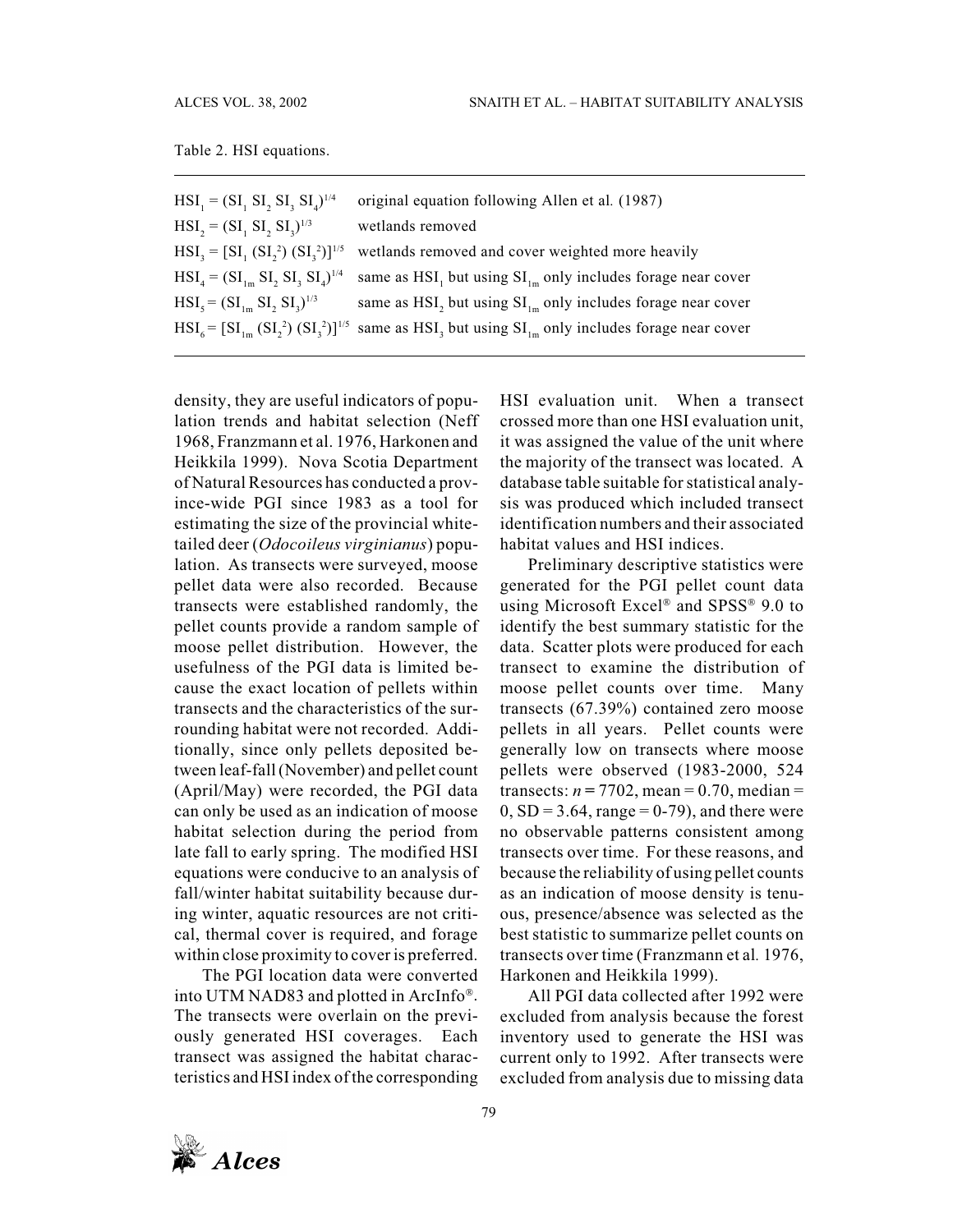or because they were located outside the study area (on Cape Breton Island), 370 transects remained for analysis.

To test the validity of the models, we examined the ability of HSIs to predict the presence/absence of moose pellets using logistic regression analysis. Additional analyses were run to determine the ability of each of the 4 critical habitat components independently to predict pellet presence/ absence, and to examine the influence of individual habitat components on overall habitat suitability. The results of these analyses can be used to construct a more reliable suitability index for Nova Scotia.

Due to their geographical nature, habitat values are inherently auto-correlated, or spatially dependent. However, auto-correlation must be identified because it violates the mathematical assumptions of regression analysis (Goodchild 1986). The residuals of logistic regression analysis were tested for auto-correlation using the Geary and

Moran indices of the GRID function in ArcInfo®, and wherever auto-correlation was identified, the results must be interpreted with caution.

#### **Effect of Road Density**

Habitat suitability is likely affected by a variety of factors, such as human land-use practices, which were not accounted for in the HSI models. Road density was selected as a surrogate index of human influence. Using GIS, road density (including all major and secondary roads, trails, railways, carttracks, and woods roads) was divided into 6 classes (density classes (km/km2 ): 0, 0.1- 0.06, 0.06-0.6, 0.6-1, 1-3,  $>3$ ) and mapped on a 1 x 1 km grid (Fig.2 ) (Beazley et al*.* 2004). Additional regression analyses were run to determine the ability of road density to predict the presence of moose pellets, and to examine the effects of roads on habitat suitability by running multivariate logistic regression, using roads in combina-



Fig.2. Road density in mainland Nova Scotia.

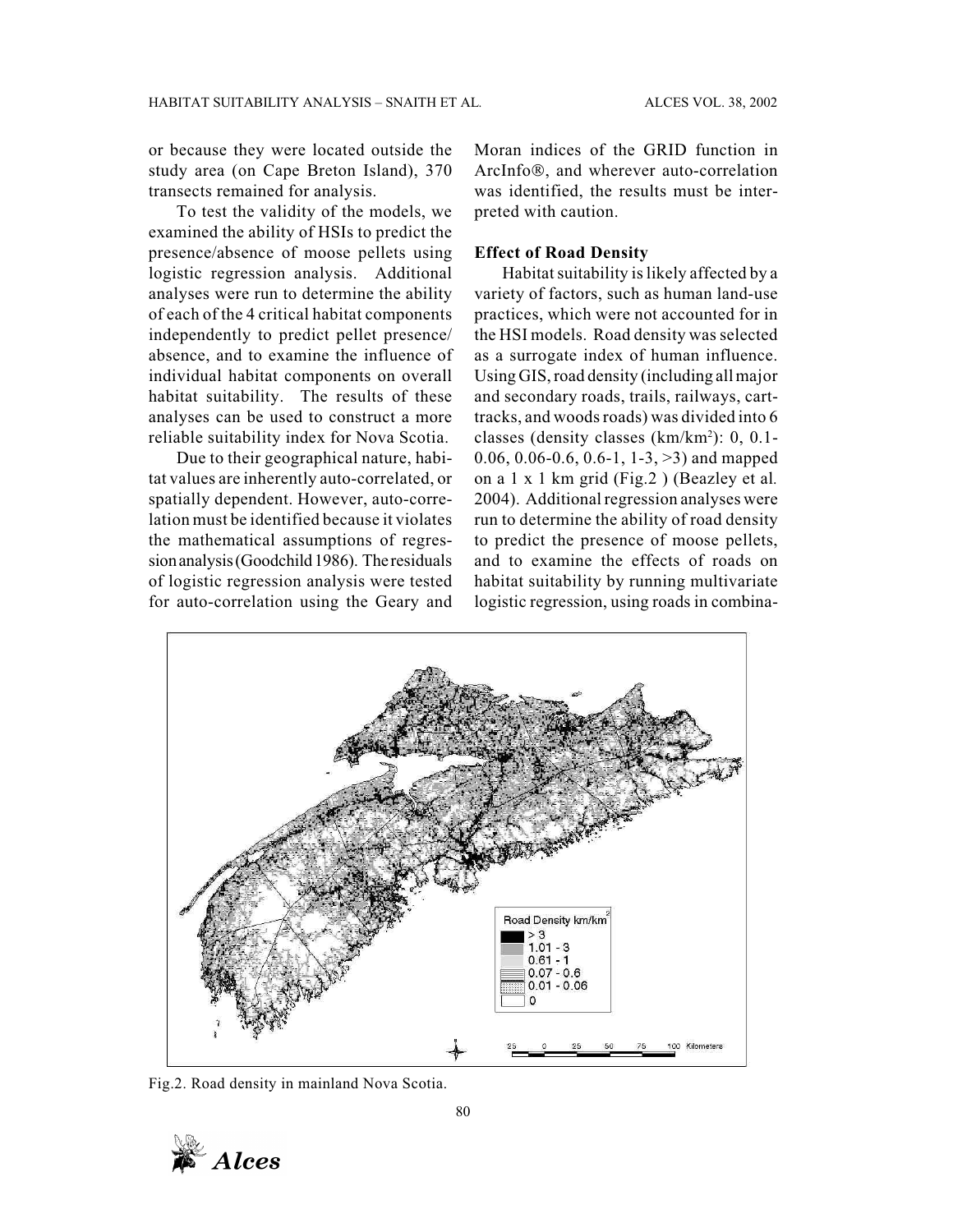tion with the habitat suitability values, to predict moose pellet presence.

#### **RESULTS**

## **Habitat Suitability Modeling**

Results of the HSI modeling indicate that there is little highly suitable moose habitat in Nova Scotia. HSI values were mapped to show the spatial distribution of habitat suitability across the landscape (Fig.3). For graphic representation, HSI values were divided into 5 suitability categories: very poor  $(HSI = 0.00-0.19)$ ; poor (0.20-0.39); moderate (0.40-0.59); good (0.60-0.79); and very good (0.80-1.00). According to all equations, a large amount of the mainland was of very poor (27.48- 29.31%), poor (14.08-31.89%), or moderate (36.29-52.44%) habitat suitability. Only 2.50-12.87% was of good suitability, and 0.0-0.42% was very good (Fig.4). In effect, the models predicted that only 1,114-5,737

km2 of the Nova Scotia mainland were good, and 0-185 km2 were very good moose habitat.

The spatial distribution of HSI values across the landscape differed little among HSI equations. In general, the southern coastal areas were of very low suitability, inland areas were slightly more suitable, and the few areas of high suitability were located mostly in the hilly regions of the Cobequid and Pictou-Antigonish Highlands.

## **Application of the HSI Model**

Summary statistics indicated that of the 370 transects, only 126 (34.1%) had at least one moose pellet between 1983 and 1992, while moose pellets were completely absent from 244 (65.9%) transects (Fig.5). The spatial distribution of pellets seemed to correspond roughly to known moose distributions, with concentrations in the Tobeatic and the Cobequid to Antigonish Highland



Fig.3. An example of theoretical habitat suitability distribution for mainland Nova Scotia (HSI<sub>5</sub>).

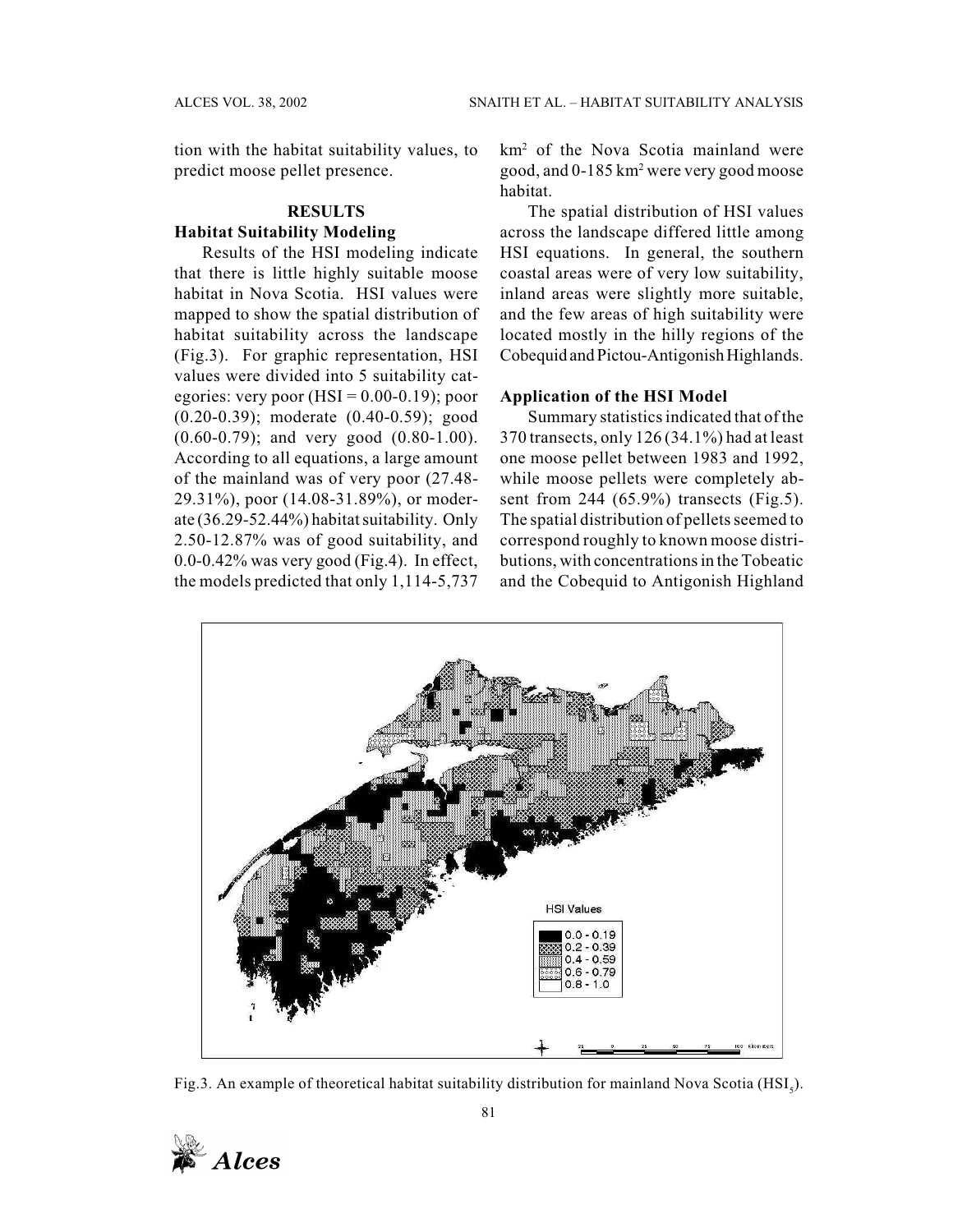

Fig.4. Summary of habitat suitability in mainland Nova Scotia from 6 experimental equations.



Fig.5. Distribution of moose pellet presence on PGI transects.

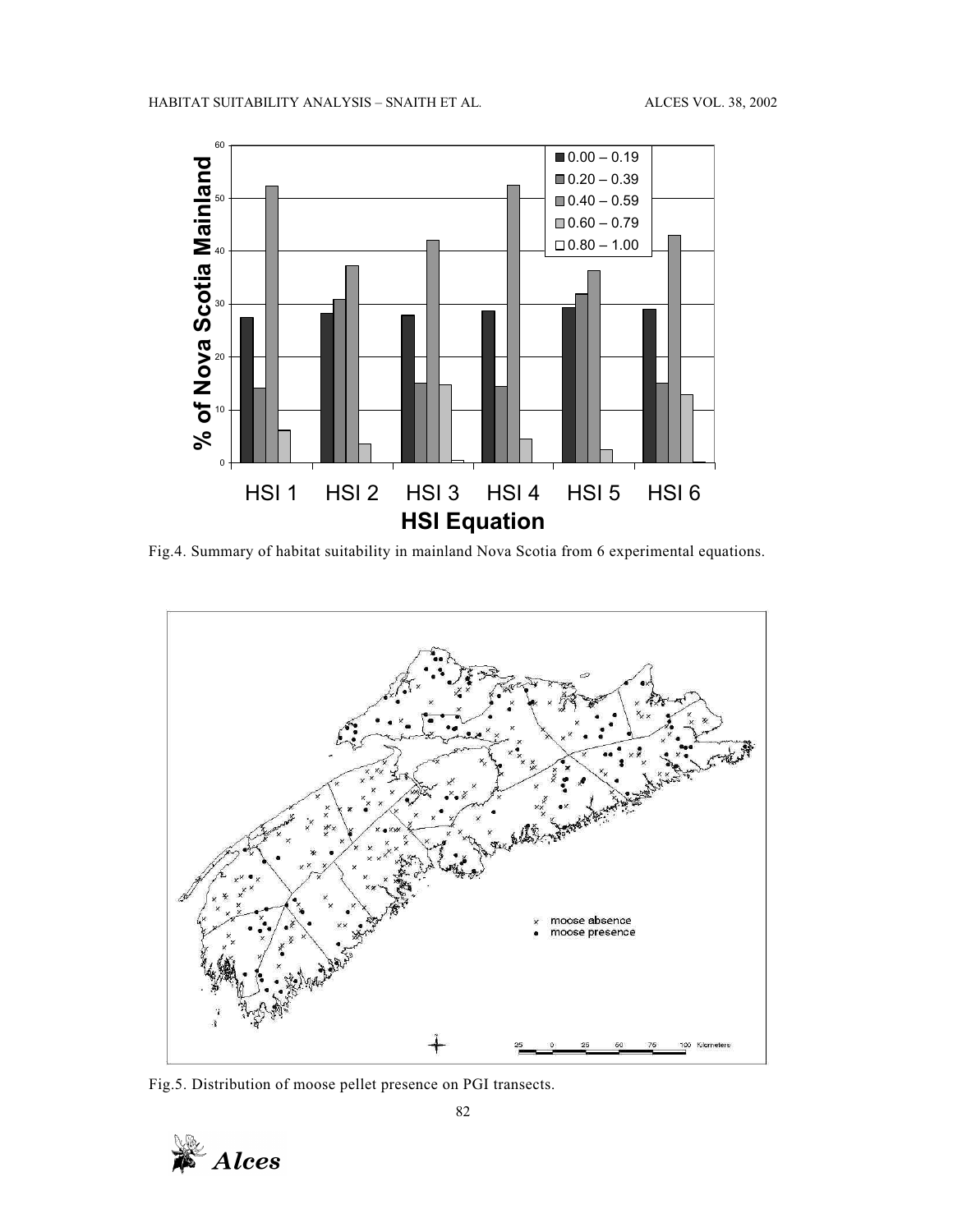areas. However, pellet presence was scattered throughout much of the rest of the province, and may represent occasional or low-density moose occupation, or perhaps pellet presence from the early years of PGI surveys when moose populations were more widely distributed (Kelsall 1987, Timmermann and Buss 1997). Unfortunately, due to the nature of PGI data, and the simplification to presence/absence, it was not possible to identify trends through time or to make any inferences about moose densities across the province.

The results of logistic regression analysis indicated that none of the 6 HSI models could predict the presence of moose pellets. Only 2 individual habitat components (forage and forage in proximity to cover) could significantly predict the presence of moose

pellets across the landscape (Table 3). Results of the test for spatial dependence indicate that the habitat suitability data were autocorrelated (forage: Geary 0.006, Moran 0.001; forage in proximity to cover: Geary 0.006, Moran 0.001).

## **Effect of Road Density**

Regression analysis indicated that road density could significantly predict the presence of moose pellets (Table 3). A significant negative correlation suggested that as road density increased, the probability of moose pellet presence decreased. When multivariate logistic regression was used to test the combined effect of road density and HSI results on pellet presence, all HSI values and individual habitat components, when combined with the effect of roads, could

| Table 3. The ability of habitat values and road density to predict moose pellet presence on transects |  |  |
|-------------------------------------------------------------------------------------------------------|--|--|
| (Chi-square values from regression analysis).                                                         |  |  |

|                  | Habitat values<br>or roads alone <sup>1</sup> | Habitat and road<br>combined <sup>2</sup> | Roads after habitat is<br>accounted for | Habitat after<br>roads are<br>accounted for <sup>1</sup> |
|------------------|-----------------------------------------------|-------------------------------------------|-----------------------------------------|----------------------------------------------------------|
| HSI 1            | 1.567                                         | $*16.412$                                 | $*15.954$                               | 1.459                                                    |
| HSI <sub>2</sub> | 1.567                                         | $*20.297$                                 | $*18.085$                               | $*5.178$                                                 |
| HSI <sub>3</sub> | 0.338                                         | $*17.515$                                 | $*16.702$                               | 2.529                                                    |
| HSI <sub>4</sub> | 0.000                                         | $*15.830$                                 | $*15.483$                               | 0.892                                                    |
| HSI 5            | 1.059                                         | $*19.069$                                 | $*17.453$                               | $*4.022$                                                 |
| HSI 6            | 0.254                                         | $*17.136$                                 | $*16.445$                               | 2.166                                                    |
| Comp. $13$       | $*16.229$                                     | *38.576                                   | $*21.519$                               | $*21.248$                                                |
| Comp. 1m         | $*15.312$                                     | *37.388                                   | $*21.254$                               | $*20.605$                                                |
| Comp. 2          | 0.464                                         | $*14.994$                                 | $*14.291$                               | 0.067                                                    |
| Comp. 3          | 0.209                                         | $*14.931$                                 | $*14.501$                               | 0.004                                                    |
| Comp. 4          | 3.162                                         | $*19.375$                                 | $*15.886$                               | 3.903                                                    |
| Roads            | $*14.927$                                     | N/A                                       | N/A                                     | N/A                                                      |

\* significant result  $P < 0.05$ .

<sup>1</sup> 1 degree of freedom.

<sup>2</sup> 2 degrees of freedom.

 $3$  Comp. = habitat components as described in Table 1.

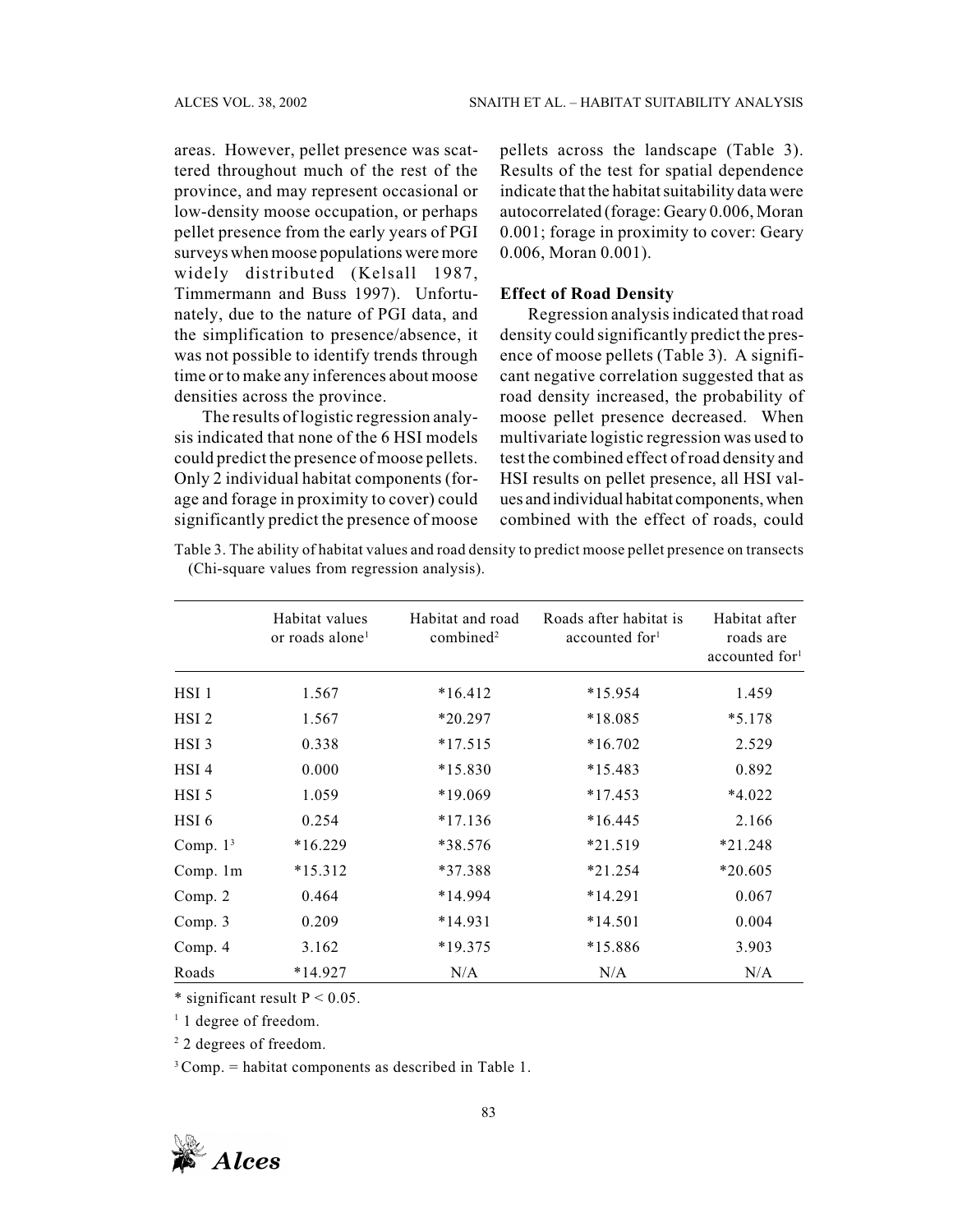significantly predict pellet distribution. After the effect of HSI was statistically accounted for, road density was able to predict moose pellet presence in all cases. Conversely, once roads were accounted for, only  $\text{HSI}_2$  and  $\text{HSI}_5$ , forage, and forage in proximity to cover, were able to predict pellet presence. However, there was spatial dependence among the road density data (Geary 0.006, Moran 0.002) and the results must be interpreted with caution.

## **DISCUSSION**

The results of the HSI modeling suggest that  $HSI_2$  and  $HSI_5$ , in combination with road density, may provide a reliable index of moose habitat quality in Nova Scotia. However, these results should not be accepted as conclusive, as the validation using PGI does not account for summer habitat selection, when thermal cover is likely more critical.

According to these models, there is little optimal moose habitat in Nova Scotia. This is not surprising given the current low densities of moose populations in the province (although a host of other factors likely contribute to limit the population). The results of this analysis may help to explain the current distribution of moose in Nova Scotia. High suitability indices occurred in the areas known to contain the largest and most stable moose populations (Cobequid and Pictou-Antigonish Highlands), while the south-western region (also known to contain a remnant population) likely supports moose due to low road density, despite poor habitat suitability.

Statistical analysis using moose pellet data as an index of habitat selection was unable to validate the HSI models alone. HSI alone was unable to predict the presence of moose pellets across the landscape, and forage was the only habitat component that significantly predicted moose pellet presence. The importance of forage within

close proximity to cover, and its influence on habitat suitability, remains unclear because forage was significantly related to pellet presence when all forage areas were included and when only forage areas within 200 m of cover were included in the calculation of HSI.

The results suggest that human influence, as indicated by road density, had a greater effect on moose habitat selection, and presumably habitat suitability, than habitat composition alone. This hypothesis is supported by the significant relationship between road density and moose pellet presence on provincial transects, and strengthened by the ability of 2 of the HSI indices (Equations 2 and 5) to predict pellet presence after the effect of road density was accounted for. This result is interesting because it indicates that, roads being equal, these 2 HSI calculations might approximate fall and winter habitat suitability for moose in mainland Nova Scotia. Future models should include road density as an initial habitat variable.

Statistical validation of the HSI models was limited by the nature of the PGI data. The intent of the original HSI model was to predict the potential carrying capacity of moose habitat, and did not suggest that moose cannot survive or will not be present in sub-optimal habitat. When further data, such as aerial surveys or more comprehensive PGI, become available, the HSI model should be compared to moose density, rather than pellet presence/absence, for validation. Furthermore, year-round moose distribution data are required to ensure the inclusion of summer habitat suitability when mature forest for thermal cover is likely critical.

Further research is required to strengthen habitat suitability analysis, to validate its ability to delineate critical habitat, and to determine the effects of human land-use practices such as roads and forest manage-

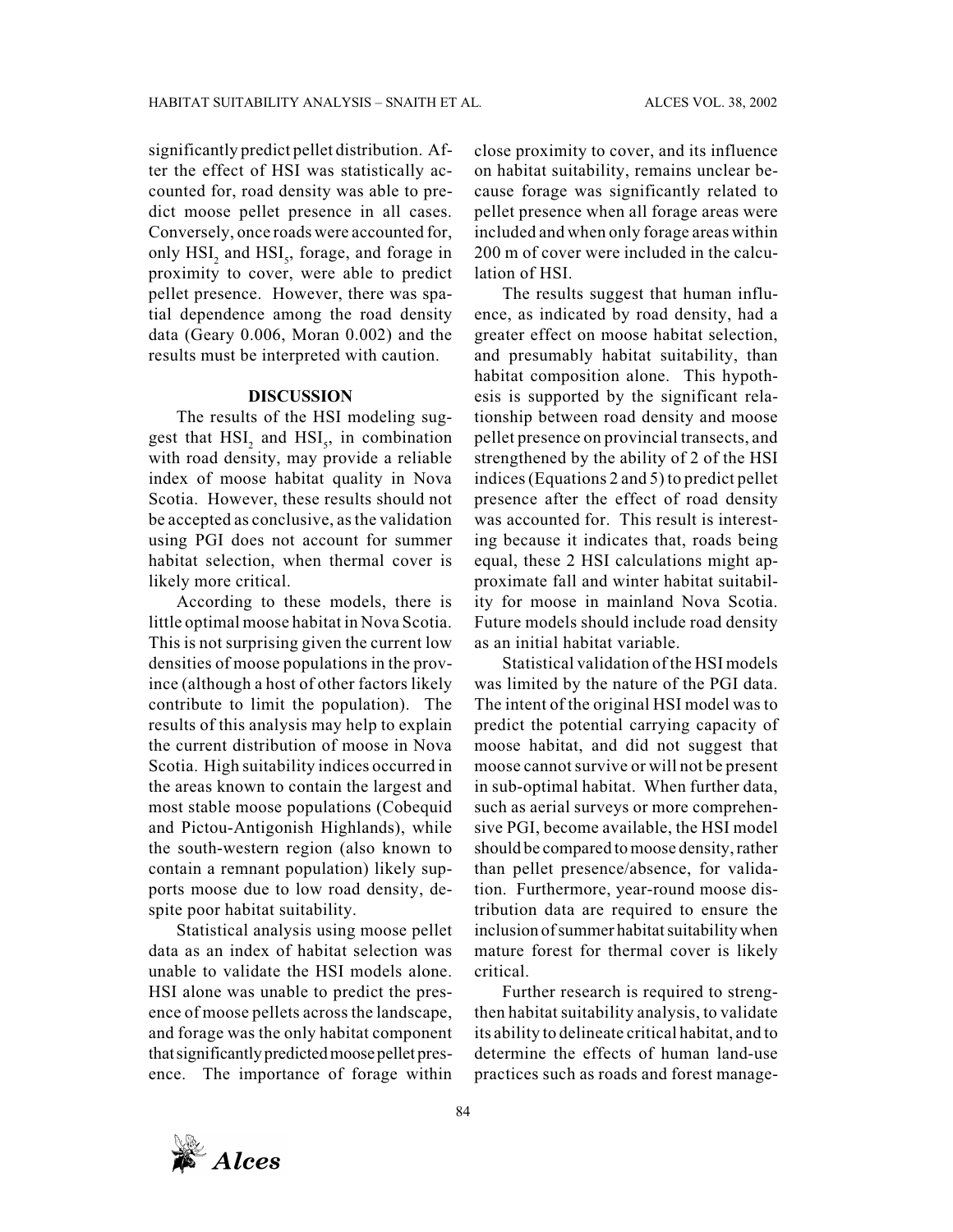ment. A better model for habitat suitability will incorporate human-induced habitat characteristics, such as road density, into index calculation. The results of this type of analysis can be used to identify critical habitat areas as candidates for protection, and to make management recommendations which will improve habitat suitability for moose in Nova Scotia.

## **ACKNOWLEDGEMENTS**

T. Snaith and K. Beazley thank Tony Nette, Vince Power, Dalhousie University Faculty of Graduate Studies, School for Resource and Environmental Studies, EJLB Foundation, Canadian Wildlife Federation, Frederik Doyon, Wade Blanchard, and Tony Schellinck. F. MacKinnon thanks David Colville, Bob Maher, Tony Nette, Nova Scotia Department of Natural Resources, the Sustainable Forest Network, Bowater Mersey Paper Co. Ltd., J.D. Irving, and seventeen member groups of the Nova Scotia Federation of Hunters and Anglers. We thank the editor of Alces and two unknown reviewers for helpful comments and suggestions.

## **REFERENCES**

- ALLEN, A. W., P. A. JORDAN, and J. W. TERRELL. 1987. Habitat suitability index models: moose, Lake Superior region. U.S. Department of the Interior Biological Report 82 (10.155).
- , J. W. TERRELL, W. L. MANGUS, and E. L. LINDQUIST. 1991. Application and partial validation of a habitat model for moose in the Lake Superior region. Alces 27:50-64.
- BEAZLEY, K. 1997. Ecological considerations for protected area system design. Proceedings of the Nova Scotia Institute of Science 41:59-76.
	- , P. AUSTIN-SMITH, and M. RADER. 2002. Toward completing a protected areas system for Nova Scotia. Pages

516 - 530 *in* S. Bondrup-Nielsen and N. Munro, editors. Managing Protected Areas in a Changing World. Proceedings of the Fourth International Conference on Science and the Management of Protected Areas. Wolfville, Nova Scotia, Canada. May 14-19, 2000.

- , T. SNAITH, F. MACKINNON, D. COLVILLE, and S. BROWN. 2004*.* Road density and impacts on mammals in Nova Scotia. Proceedings of the Nova Scotia Institute of Science 42:152-170.
- BONTAITES, K. M., and K. GUSTAFSON. 1993. The history and status of moose and moose management in New Hampshire. Alces 29:163-167.
- (CESC) CANADIAN ENDANGERED SPECIES COUNCIL. 2001. Wild species 2000: the general status of species in Canada. Ministry of PublicWorks and Government Services, Ottawa, Ontario, Canada.
- COADY, J. W. 1974. Influence of snow on behavior of moose. Naturaliste Canadien 101:417-436.
- CROSSLEY, A., and J. R. GILBERT. 1983. Home range and habitat use of female moose in northern Maine - a preliminary look. Transactions of the Northeast Section of the Wildlife Society 40:67-75.
- DODDS, D. G. 1963. The present status of moose (*Alces alces americana*) in Nova Scotia. Proceedings of the Northeast Wildlife Conference 2:1-40.
- . 1974. Distribution, habitat and status of moose in the Atlantic provinces of Canada and northeastern United States. Naturaliste Canadien 101:51- 65.
- DUINKER, P. N., P. E. HIGGELKE, and N. A. BOOKEY. 1993. Future habitat for moose on the Aulneau Peninsula, northwest Ontario. Pages 551-556 *in* 7th Annual Symposium on Geographic Information Systems in Forestry, Environment and

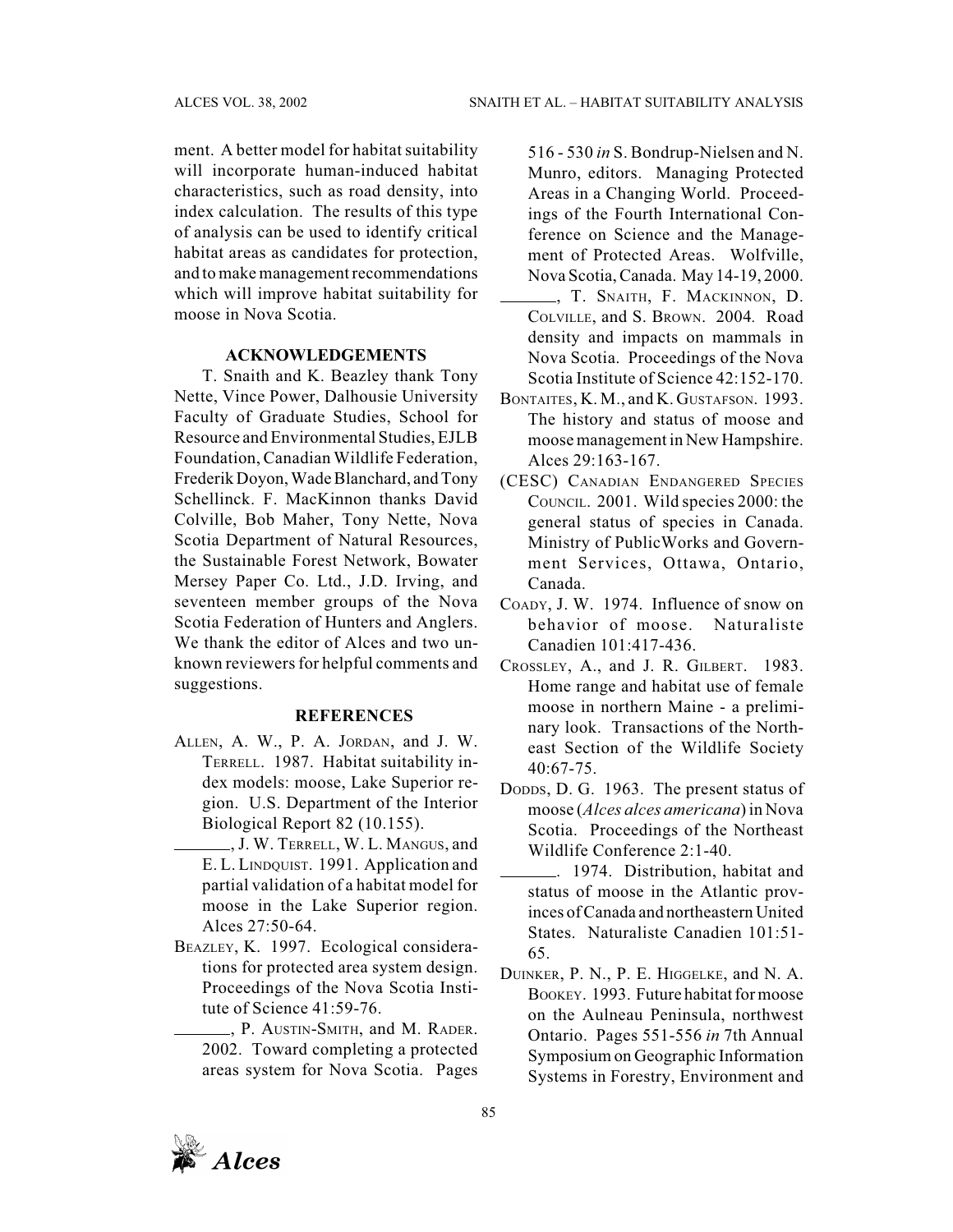Natural Resources Management, Vancouver, British Columbia, 15-18, February 1993.

- , \_\_\_\_\_\_, and S. KOPPIKAR. 1991. Pages 271-275 *in* GIS-based habitat supply modelling in Northwestern Ontario: moose and marten. GIS'91 An International Symposium. Geographic Information Systems, Vancouver, British Columbia, February 1991.
- DUNN, F. 1976. Behavioural study of moose. Maine Department of Inland Fish and Wildlife Project W-66-R-6 Job 2-1.
- EASTMAN, D. S. 1974. Habitat use by moose of burns, cutovers and forests in north-central British Columbia. Proceedings of the North American Moose Conference and Workshop 10:238-256.
- FORMAN, R. T. T., D. S. FRIEDMAN, D. FITZHENRY, J. D. MARTIN, A. S. CHEN, and L. E. ALEXANDER. 1997. Ecological effects of roads: toward three summary indices and an overview for North America. Pages 40-54 *in* K. Canters, editor. Habitat fragmentation and infrastructure. Ministry of Transportation, Public Works and Government Services, Delft, Netherlands.
- FRANZMANN, A. W., J. L. OLDEMEYER, P. D. ARNESON, and R. K. SEEMEL. 1976. Pellet-group count evaluation for census and habitat use of Alaskan moose. Proceedings of the North American Moose Conference and Workshop 12:127-142.
- GOODCHILD, M. F. 1986. Spatial autocorrelation. Geo Books, CATMOG 47, Norwich, U.K.
- HAMILTON, G. D., P. D. DRYSDALE, and D. L. EULER. 1980. Moose winter browsing patterns on clear-cuttings in northern Ontario. Canadian Journal of Zoology 58:1412-1416.
- HARCOMBE, A. P. 1988. Wildlife habitat handbooks for the southern interior ecoprovince. Volume 5: species-habi-

tat relationship models for mammals. Ministry of the Environment, Victoria, British Columbia, Canada.

- HARKONEN, S., and R. HEIKKILA. 1999. Use of pellet group counts in determining density and habitat use of moose *Alces alces* in Finland. Wildlife Biology 5:227-233.
- HEIKKILA, R., K. NYGREN, S. HARKONEN, and A. MYKKANEN. 1996. Characteristics of habitats used by female moose in the managed forest area. Acta Theriologica 41:321-326.
- HJELJORD, O., and T. HISTOL. 1999. Rangebody mass interactions of a northern ungulate - a test of hypothesis. Oecologia 119:326-339.
- , N. HOVIK, and H. PEDERSEN. 1990. Choice of feeding sites by moose during summer, the influence of forest structure and plant phenology. Holarctic Ecology 13:281-292.
- HOGG, D. 1990 Moose management: the forest habitat. Pages 30-33 *in* M. Buss and R. Truman, editors. The moose in Ontario, Book 1. Ontario Ministry of Natural Resources, Queen's Printer for Ontario, Toronto, Ontario, Canada.
- HOUSTON, D. B. 1968. The Shiras moose in Jackson Hole, Wyoming. U.S. Department of the Interior Technical Bulletin 1:1-62.
- JACKSON, G. L., J. G. RACEY, J. G. MCNICOL, and L. A. GODWIN. 1991. Moose habitat interpretation in Ontario. Ontario Ministry of Natural Resources, Northwestern Ontario Forest Technology Development Unit, Technical Report 52.
- KELSALL, J. P. 1987. The distribution and status of moose in North America. Swedish Wildlife Research Supplement  $1:1-10.$
- KNOWLTON, F. F. 1960. Food habits, movements and populations of moose in the Gravelly Mountains, Montana. Journal

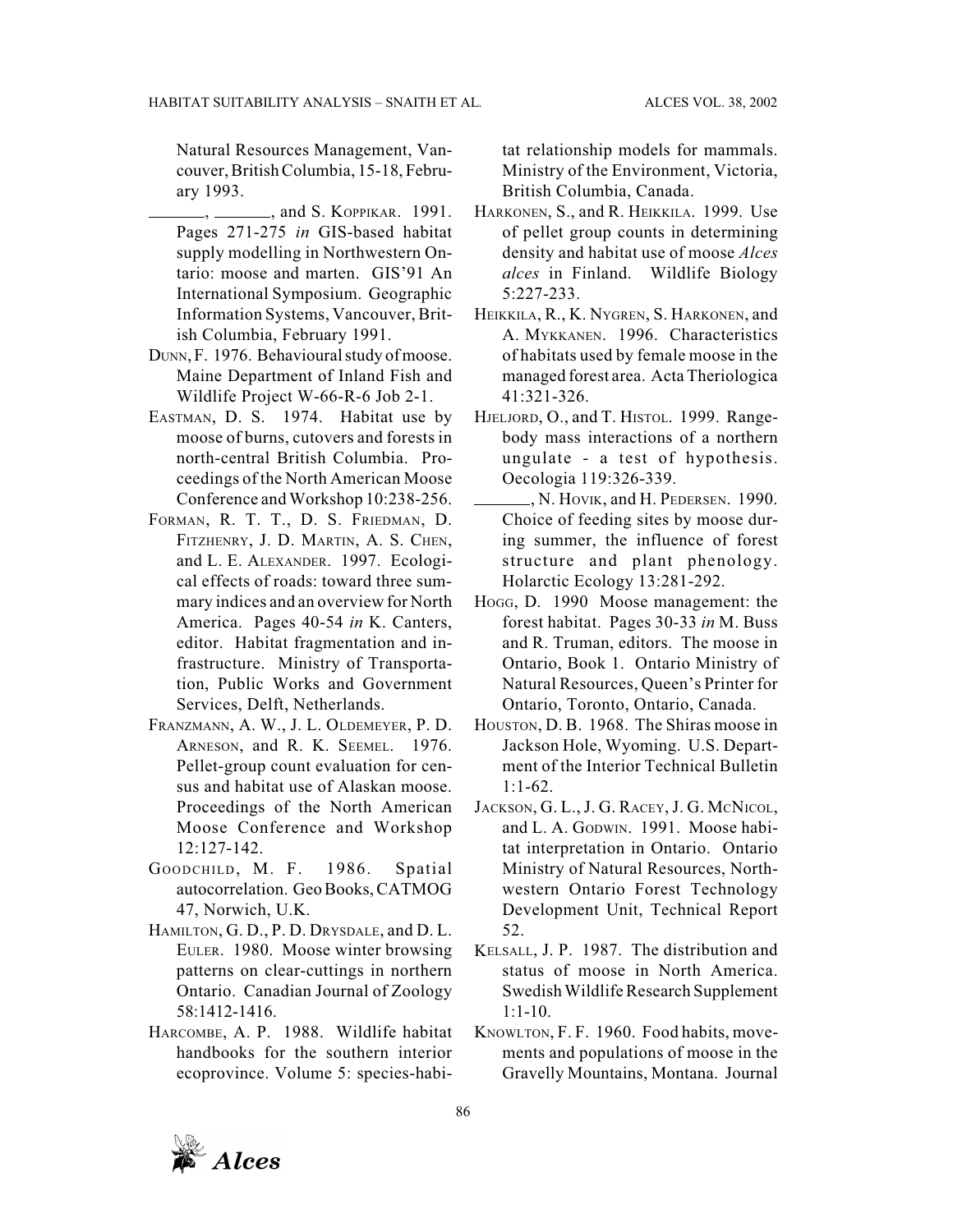of Wildlife Management 24:162-170.

- LEPTICH, D. J., and J. R. GILBERT. 1989. Summer home range and habitat use by moose in Northern Maine. Journal of Wildlife Management 53:880-885.
- MCCALLUM, I., P. HIGGELKE, and P. DUINKER. 1993. GIS-based habitat supply analysis for moose (*Alces alces*) and marten (*Martes americana*) in northern Ontario forests. Pages 370-375 *in* Proceedings of the International Union of Game Biologists XXI Congress: Forests and wildlife - towards the 21st century. Chalk River, Ontario, Canada.
- MCNICOL, J. 1990. Moose and their environment. Pages 11-18 *in* M. Buss and R. Truman, editors. The moose in Ontario, Book 1. Ontario Ministry of Natural Resources, Queen's Printer for Ontario, Toronto, Ontario, Canada.
- MILLER, B., R. READING, J. STRITTHOLT, C. CARROLL, R. NOSS, M. SOULÉ, O. SANCHEZ, J. TERBORGH, D. BRIGHTSMITH, T. CHEESEMAN, and D. FOREMAN. 1998- 1999. Using focal species in the design of nature reserve networks. Wild Earth 9:81-92.
- MIQUELLE, D. G., J. M. PEEK, and V. VAN BALLENBERGHE. 1992. Sexual segregation in Alaskan Moose. Wildlife Monographs 122.
- MITRA, P. 1999. Predictive modelling of moose habitat in the Tobeatic Wilderness Management Area. College of Geographical Science, Lawrencetown, Nova Scotia, Canada.
- NAYLOR, B., S. CHRISTILAW, and P. WIELANDT. 1992. Validation of a habitat suitability index model for moose in the northern portion of the Great Lakes-St. Lawrence forest region of Ontario. Ontario Ministry of Natural Resources, Central Ontario Forest Technology Development Unit, Technical Report 26.
- NEFF, D. J. 1968. The pellet-group count technique for big game trend, census,

and distribution: a review. Journal of Wildlife Management 32:597-614.

- NOSS, R. F. 1995. Maintaining ecological integrity in representative reserve networks. World Wildlife Fund Canada, Toronto, Ontario, Canada.
- . 1996. Protected areas: how much is enough? Pages 91-120 *in* G. R. Wright, editor. National parks and protected areas: their role in environmental protection. Blackwell Science, Cambridge, Massachusetts, USA.
- , J. R. STRITTHOLT, K. VANCE-BORLAND, C. CARROLL, and P. FROST. 1999. A conservation plan for the Klamath-Siskiyou ecoregion. Natural Areas Journal 19:392-411.
- PEEK, J. M., D. J. PIERCE, D. C. GRAHAM, and D. L. DAVIS. 1987. Moose habitat use and implications for forest management in northcentral Idaho. Swedish Wildlife Research Supplement 1:195-199.
- PETERSON, R. L. 1955. North American Moose. University of Toronto Press, Toronto, Ontario, Canada.
- PRESCOTT, W. H. 1968. A study of winter concentration areas and food habits of moose in Nova Scotia. M.Sc. Thesis, Acadia University, Wolfville, Nova Scotia, Canada.
- PULSIFER, M. D., and T. L. NETTE. 1995. History, status and present distribution of moose in Nova Scotia. Alces 31:209- 219.
- PUTTOCK, G. D., P. SHAKOTKO, and J. G. RASAPUTRA. 1996. An empirical habitat model for moose, *Alces alces*, in Algonquin Park, Ontario. Forest Ecology and Management 81:169-178.
- REMPEL, R. S., P. C. ELKIE, A. R. RODGERS, and M. J. GLUCK. 1997. Timber-management and natural-disturbance effects on moose habitat: landscape evaluation. Journal of Wildlife Management 61:517-524.
- RENECKER, L. A., and R. J. HUDSON. 1986.